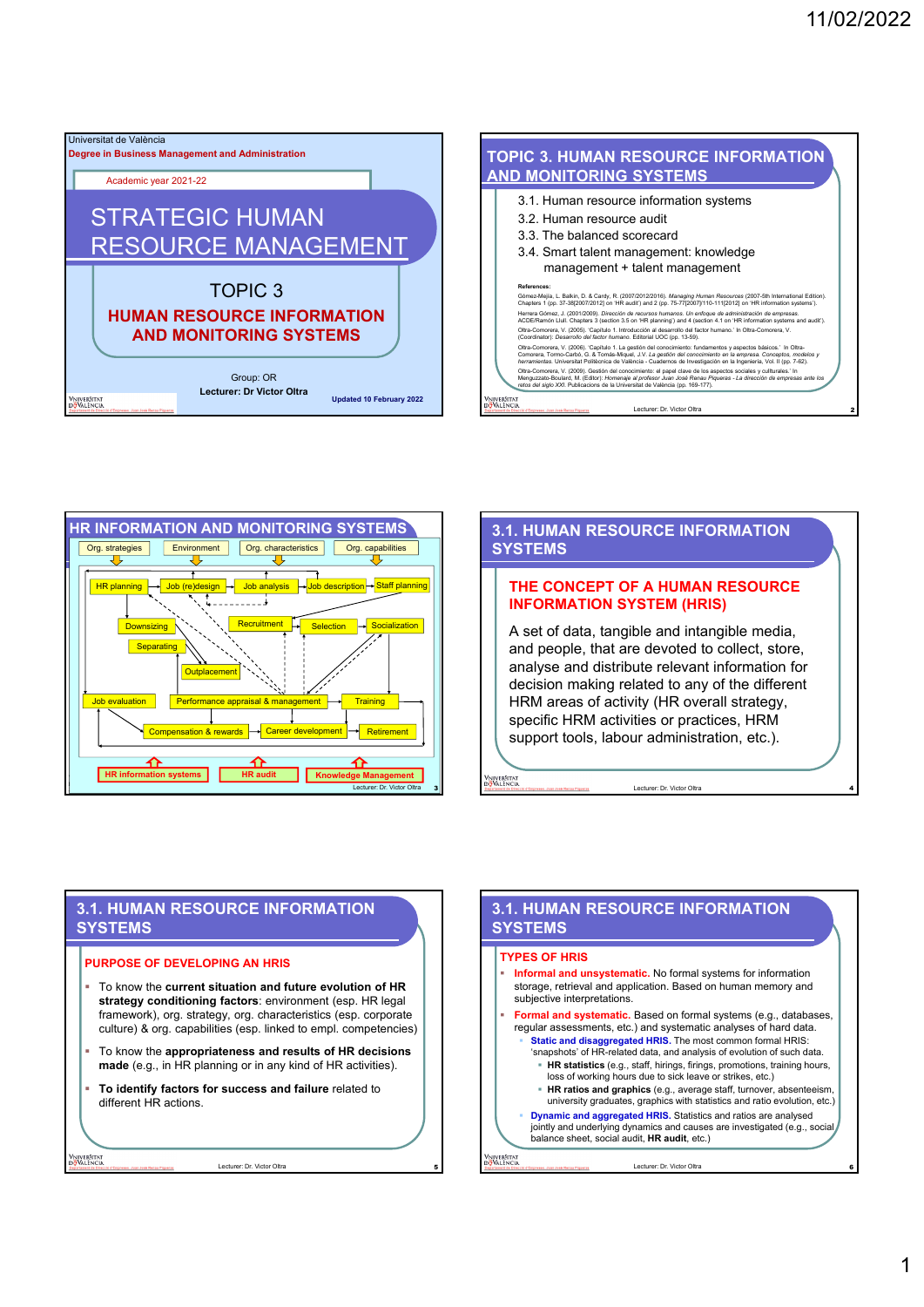# **3.1. HUMAN RESOURCE INFORMATION SYSTEMS**

### **PROCESS OF BUILDING AN HRIS**

- **IDENTIFY 19 IDENTIFY 10 IS NOTEN IS NOTEN IS NOTEN IS A LOCAL THE UPPER IS NOTEN IS NOTEN IS NOTEN.**
- Establishing the key **sources** of information.
- Establishing procedures for **data collection**.
- Establishing procedures for **data analysis**, ratios, graphics, etc.
- **IDENTIFY IDENT IS A LOCAL THE POTENTIAL USERS** of information of the HRIS.
- Establishing procedures for information **distribution** to users.

Lecturer: Dr. Victor Oltra 7

niveršitat<br><mark>A</mark>València

.<br>Vniveršitat<br>idišValēncia

### **3.2. HUMAN RESOURCE AUDIT**

#### **CONCEPT OF HR AUDIT**

Periodic review of the effectiveness with which a company uses its human resources (also including an evaluation of the HR department itself, and also of the HRIS).

#### **Key points to consider**

- **HR audits are conducted periodically.**
- HR audits evaluate how effective the firm is at using its human resources (i.e., meeting goals such as increased labour productivity, higher staff commitment towards the organization, improved business performance, etc.).

Lecturer: Dr. Victor Oltra

 HR audits are also an opportunity to evaluate the HR department and the **HRIS** 

niveršitat<br><mark>8</mark> València

**VNIVERSITAT**<br>IDÖVALÈNCIA

# **AIM OF HR AUDITS IS TO ASSESS AND MONITOR: Consistency** among the organization's goals, HR strategy goals, HRM practices, and use of HRM support tools. **Effectiveness** of the HRM system and activities.

**3.2. HUMAN RESOURCE AUDIT**

**Changes** in the HR strategy conditioning factors.

### **HR AUDIT GOALS, ACCORDING TO HRM AREA CONSIDERED:**

- HR **strategy** goals (e.g., increased commitment and productivity) Specific HRM **functions/processes/practices** goals (e.g., success of a
- recruitment plan, successful implementation of a training programme).
- Specific HRM **support tools'** goals (e.g., successful resolution of a conflict between project team members).
- Specific **labour administration** goals (e.g., successful achievement of an agreement with unions, successful implementation of an OHS plan).

Lecturer: Dr. Victor Oltra 9

# **3.2. HUMAN RESOURCE AUDIT**

### **EVALUATION OF THE HRIS**

- **Cost-benefit analysis** of the time and financial investment required.
- **Speed** in the time needed to obtain the necessary information
- Assessment of the **integration** of the different systems (HR statistics, job descriptions, payroll systems, etc.), to optimize synergies and avoid duplications.
- **Appropriateness and specificity** of information received by recipients, considering their profile and needs.

Lecturer: Dr. Victor Oltra

**Accuracy, timeliness and currency** of information.



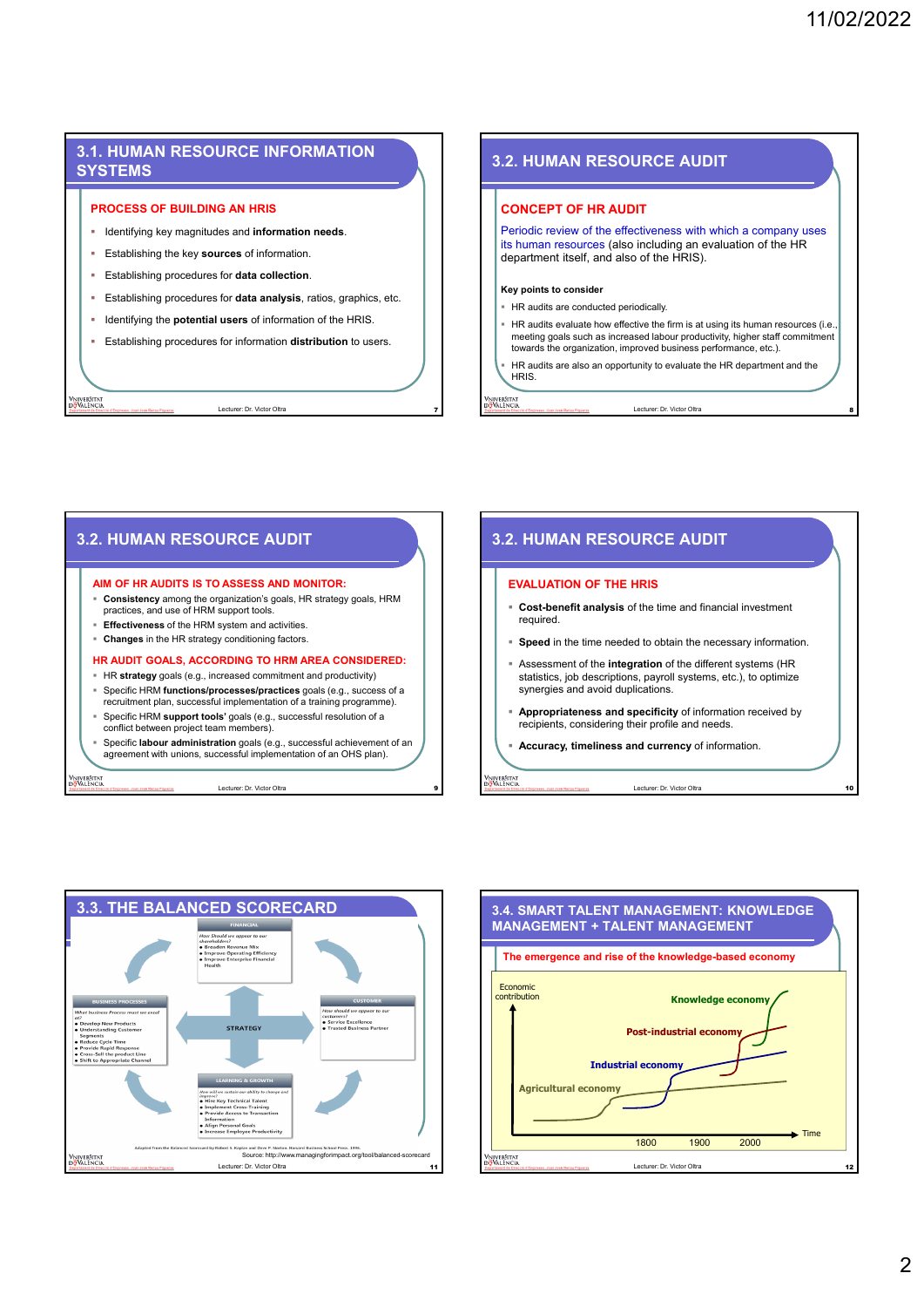





Lecturer: Dr. Victor Oltra

niver§itat<br><mark>ö</mark>València

| Information vs. knowledge       |                                                                                                                                                                                                                                                                                                                                                                                        |
|---------------------------------|----------------------------------------------------------------------------------------------------------------------------------------------------------------------------------------------------------------------------------------------------------------------------------------------------------------------------------------------------------------------------------------|
| <b>Information</b>              | <b>Knowledge</b>                                                                                                                                                                                                                                                                                                                                                                       |
| Gives meaning to data           | Gives meaning to information                                                                                                                                                                                                                                                                                                                                                           |
| Input into the learning process | Output of the learning process                                                                                                                                                                                                                                                                                                                                                         |
| Objective & unrelated to action | Subjective & linked to action                                                                                                                                                                                                                                                                                                                                                          |
| Useful to all organizations     | Applicable to specific contexts                                                                                                                                                                                                                                                                                                                                                        |
| Basic requirement to compete    | Source of competitive advantage                                                                                                                                                                                                                                                                                                                                                        |
| <b>Organizational learning</b>  | Process through which an organization (made of people, and of groups of<br>people) creates knowledge by selecting, contextualizing, interpreting,<br>assimilating and transforming information. Inputted information stems from<br>knowledge previously created through the organization's groups' and<br>individuals' learning processes. Created knowledge is thus institutionalized |